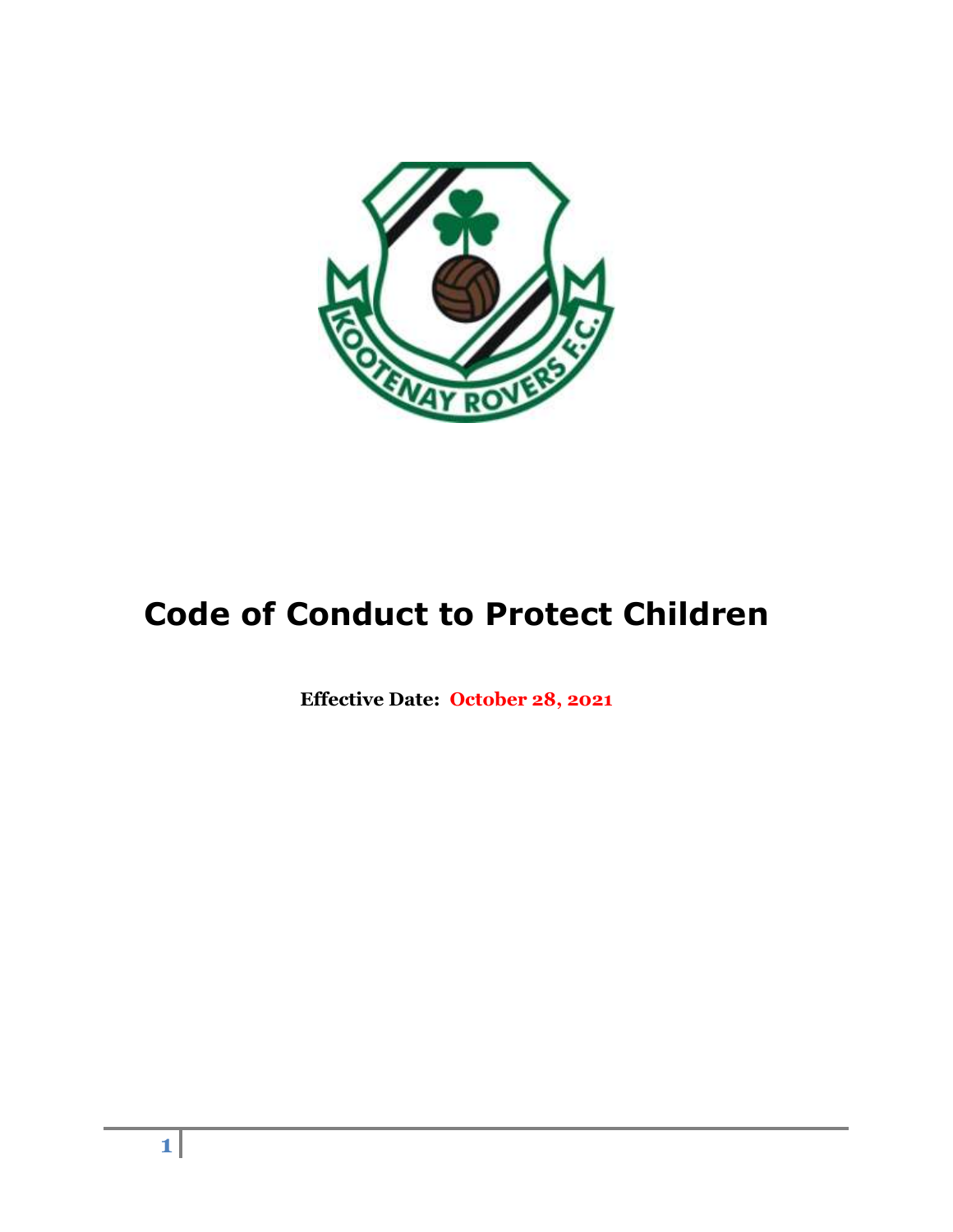### **About this Code of Conduct to Protect Children**

#### **What is it?**

This Code of Conduct to Protect Children is a component of the *Commit to Child Protection* guide for smaller child-serving organizations – a supplementary resource of the Commit to Kids™ child sexual abuse prevention program. The objective of developing and implementing such a Code of Conduct is to help increase the safety of the children in your care. The Code of Conduct ultimately adopted by your organization should establish boundaries for all employees/volunteers in your organization interacting with children, assist individuals in identifying concerning behaviour, and clarify the steps they should take to address such behaviour.

#### **When Should it be Used?**

This Code of Conduct is intended for use after your organization has gone through the *Commit to Child Protection* guide for small child-serving organizations.

### **How Should I Use it?**

The Code of Conduct for Protecting Children is a sample that is meant to be used as a starting point only and must be tailored by your organization to meet its unique needs. It is not intended to be exhaustive or prescriptive, nor is it meant to anticipate each and every risk your organization may face. It is intended and expected that your organization will amend and adjust the content to meet its particular needs.

#### **What are some Unique Challenges for small child serving organizations?**

There are many smaller organizations whereby the owner and leader may be the only person to receive reports of abuse or inappropriate behaviour and/or the only person with authority to take action. Transparency and accountability are particularly important within these dynamics; as is the need to prioritize these situations even when there are limited resources and competing priorities. In managing these challenges, smaller organizations might choose to adopt a consultation process with an independent third party when reports of inappropriate behaviour or abuse arise. The third party, for this purpose, might be an individual from another child-serving organization or an entity familiar with child sexual abuse issues. Engaging in such consultation demonstrates objectivity and a commitment to an independent process and helps to underscore the importance the organization places on the protection of children.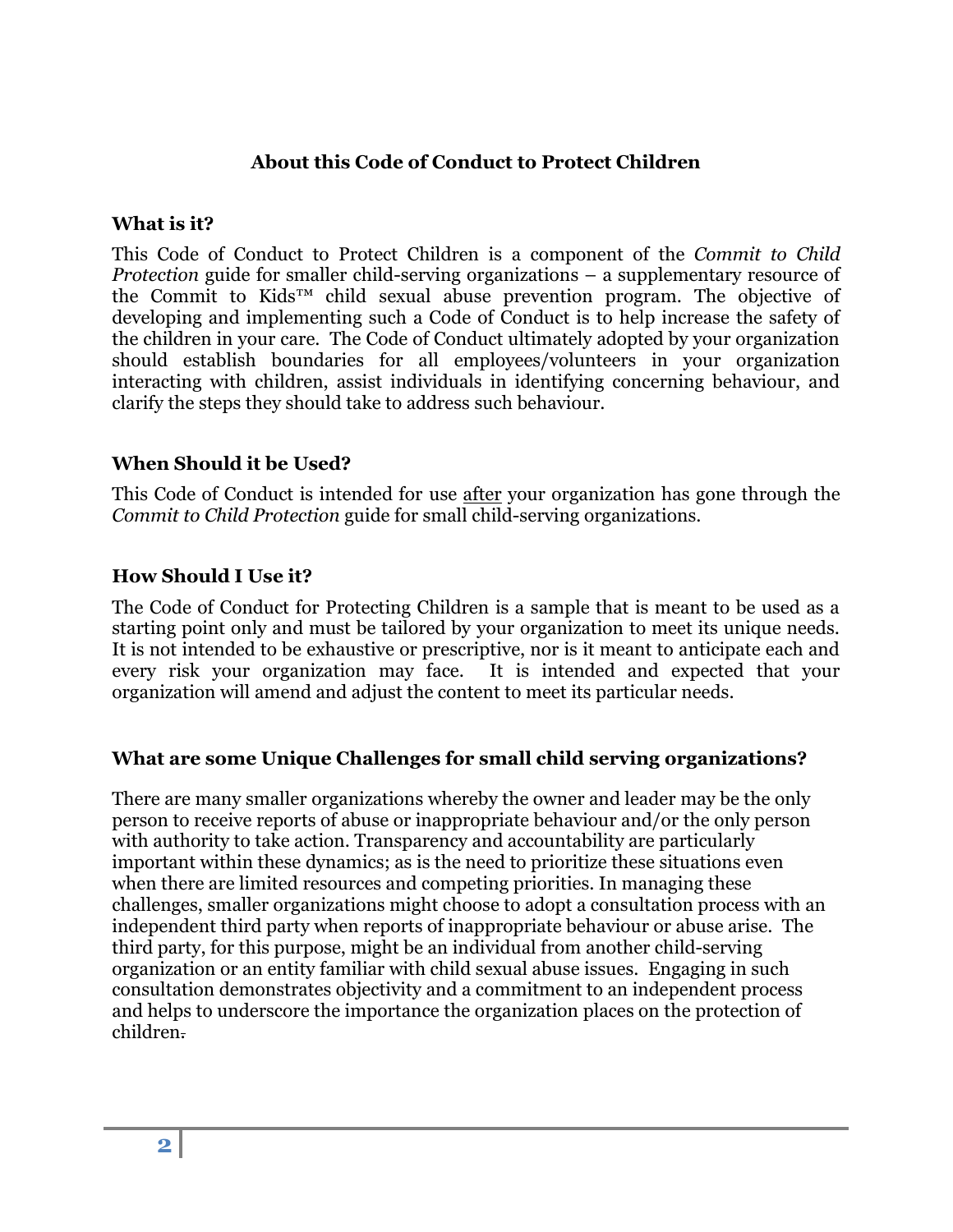## **Introduction**

**KEYSA** has developed the following Code of Conduct to Protect Children to guide our employees/volunteers in their interactions with children. The safety, rights and well-being of children we serve are at the core of our daily operations. We nurture supportive relationships with children while balancing and encouraging appropriate boundaries.

## **Why a Code of Conduct to Protect Children?**

Our organization is committed to ensuring all children are protected and safe. A Code of Conduct to Protect Children is an important part of creating safe environments for children. The safety, rights and well-being of children participating in our programs is a priority in our daily operations.

The intent of the Code of Conduct to Protect Children is to guide our employees/volunteers in developing healthy relationships with the children involved in activities or programs delivered by our organization and to model appropriate boundaries for children.

### **Treating Children With Dignity and Maintaining Boundaries**

All employees/volunteers must:

- Treat all children with respect and dignity
- Establish, respect, and maintain appropriate boundaries with all children and families involved in activities or programs delivered by the organization

It is important to monitor your own behaviour towards children, and pay close attention to the behaviour of your peers to ensure that behaviour is appropriate and respectful, and will be perceived as such by others.

All of your interactions and activities with children:

- should be known to, and approved by, your supervisor/designated person and/or the parents of the child
- tied to your duties , and
- designed to meet the child's needs not your own needs.

Always consider the child's reaction to any activities, conversations, behaviour or other interactions. **If at any time you are in doubt about the appropriateness of your own behaviour or the behaviour of others, you should discuss it with the designated person within your organization. .** 

Examples of unacceptable behaviour toward a child:

- criticizing
- embarrassing
- shaming
- blaming
- humiliating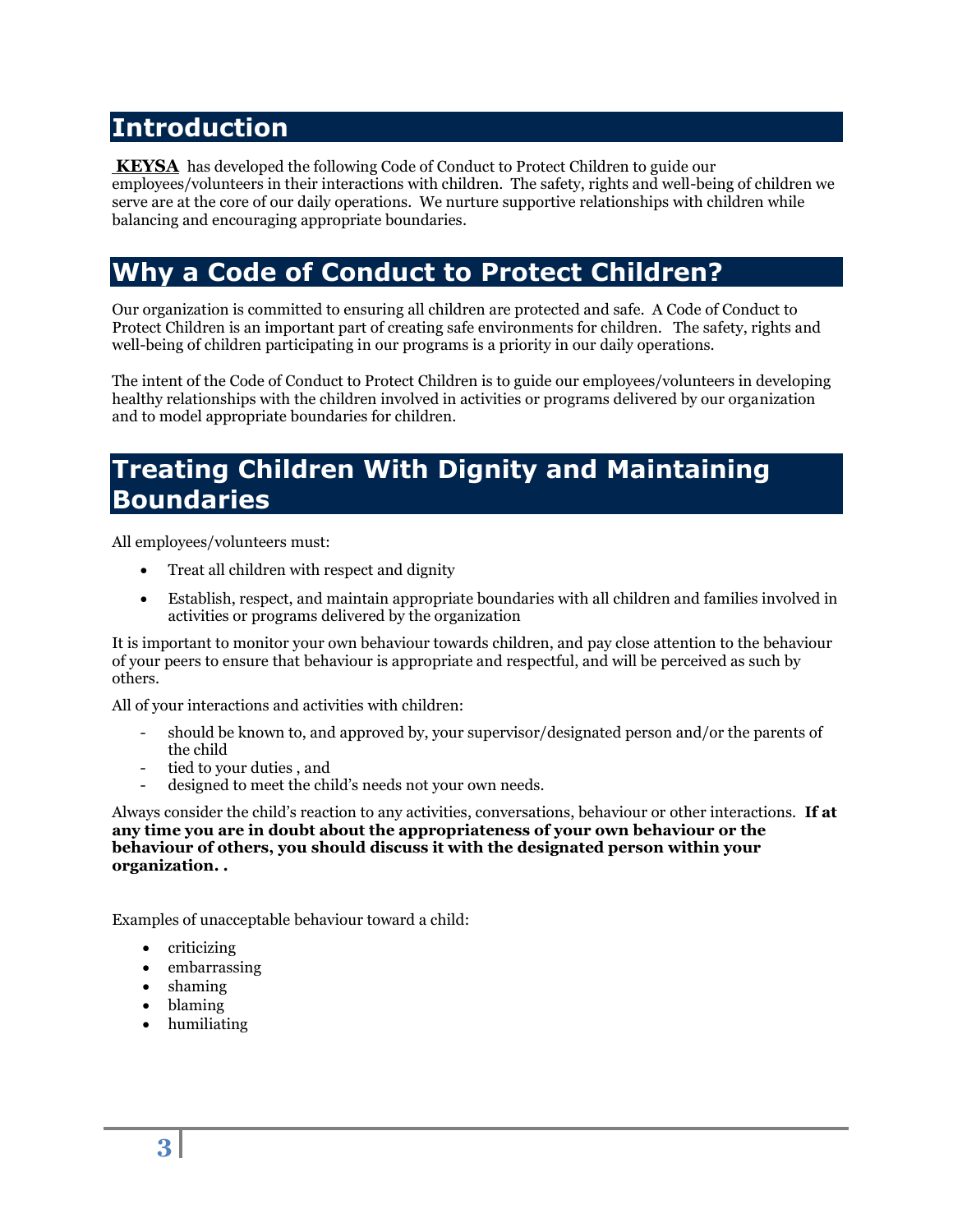### **General Rules of Behaviour**

Employees/volunteers of the organization must not:

- Engage in any sort of physical contact with a child that may make the child or a reasonable observer feel uncomfortable, or that may be seen by a reasonable observer to be violating reasonable boundaries.
- Engage in any communication with a child within or outside of job/volunteer duties, that may make the child uncomfortable or that may be seen by a reasonable observer to be violating reasonable boundaries.
- Engage in any behaviour that goes against (or appears to go against) the organization's mandate, policies, or Code of Conduct to Protect Children, regardless of whether or not they are serving the organization at that moment
- Conduct their own investigation into allegations or suspicions of potentially illegal or inappropriate behaviour – it is an employee/volunteer's duty to report the matter to his/her supervisor/designated person or Child Welfare Agency, not to investigate.

### **What Constitutes Inappropriate Behaviour**

Inappropriate behaviour includes:

- 1. **Inappropriate Communication.** Communication with a child or his/her family outside of a work/volunteer context, regardless of who initiated the exchange. For example:
	- Personal phone calls
	- Electronic communications (email, text message, instant message, online chats, social networking (including "friending"), etc.)
	- Personal letters
	- Excessive communications (online or offline)
	- 2. **Inappropriate Contact.** Spending unauthorized time with a child or the child's family outside of designated work times and volunteer activities. *You must report all contact with a child or the child's family outside of designated work times and activities BEFORE the contact occurs to the designated person within your organization.*
	- 3. **Favouritism.** Singling out a child or certain children and providing special privileges and attention. (for example, paying a lot of attention to, giving or sending personalized gifts, or allowing privileges that are excessive, unwarranted or inappropriate.)
	- 4. **Taking Personal Photos/Videos.** Using a personal cell phone, camera or video to take pictures of a child, or allowing any other person to do so, as well as uploading or copying any pictures you may have taken of a child to the Internet or any personal storage device. Pictures taken as part of your job duties (when known to your supervisor) are acceptable, however, the pictures are to remain with the organization and not be used by you in a personal capacity.

Inappropriate behaviour also includes:

- 5. Telling sexual jokes to a child, or making comments to a child that are or is in any way suggestive, explicit or personal.
- 6. Showing a child material that is sexual in nature, including, signs, cartoons, graphic novels, calendars, literature, photographs, screen savers, or displaying such material in plain view of a child, or making such material available to a child
- 7. Intimidating or threatening a child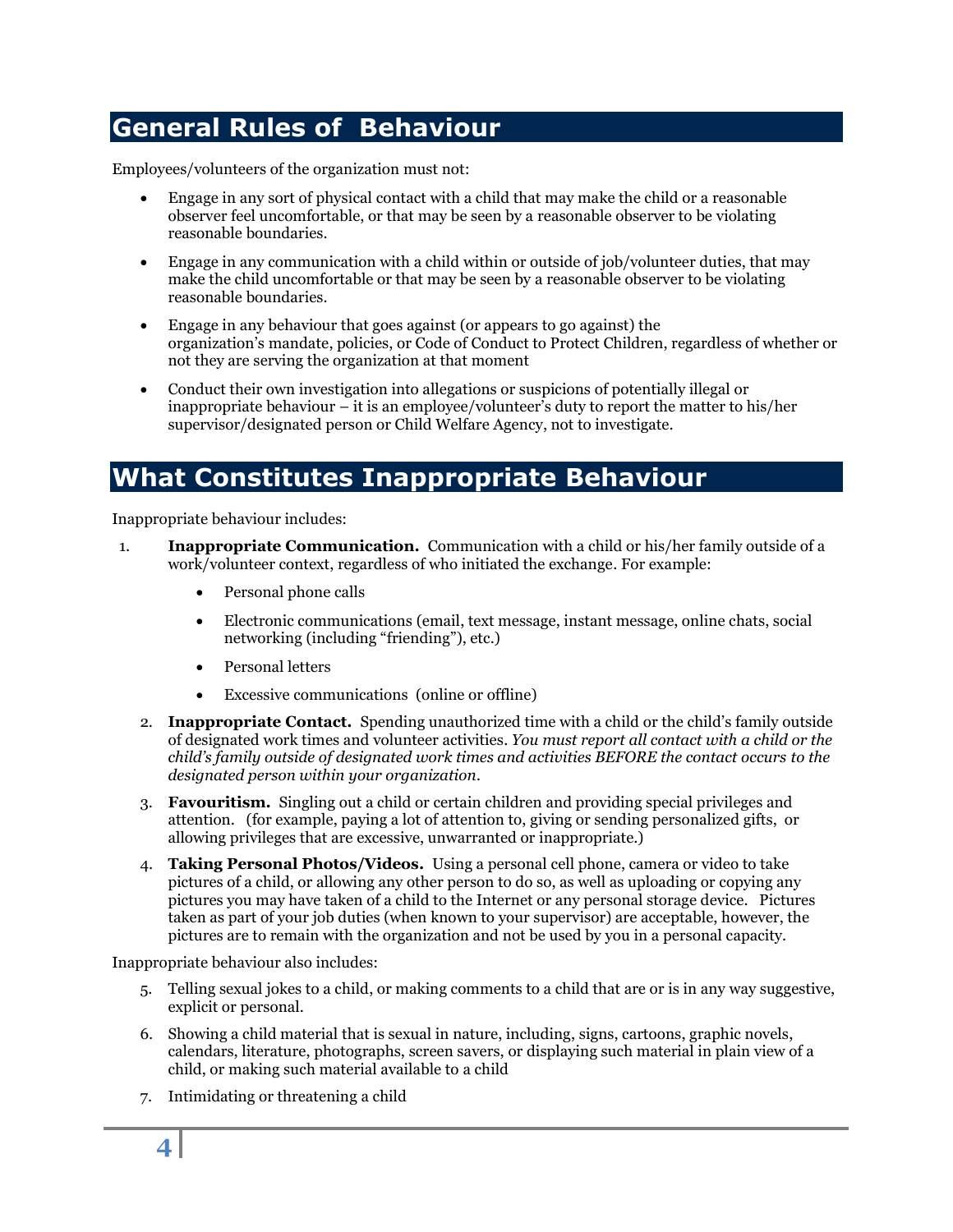8. Making fun of a child

#### **Inappropriate behaviour will not be tolerated, especially as it relates to the well-being of the children involved in activities or programs delivered by the organization.**

Whether or not a particular behavior or action constitutes inappropriate behaviour will be a matter determined by the organization having regard to all of the circumstances, including past behaviour, and allegations or suspicions related to such behaviour.

# **Reporting Requirements**

All employees and volunteers must report suspected child sexual abuse, inappropriate behaviour or incidents that they become aware of, whether the behaviour or incidents were personally witnessed or not.

Where to report:

- 1. All allegations or suspicions of **potentially illegal behaviour** (for example, child sexual abuse) that an employee/volunteer witnesses first-hand, must be promptly reported to police and/or child welfare.
- 2. To ensure the protection of all children in our care, all allegations or suspicions of **potentially illegal behaviour** that an employee/volunteer learns of must also be promptly reported to police and/or child welfare. Police and/or child welfare will make the determination as to whether the allegation or suspicion requires further investigation.
- 3. All allegations or suspicions of **inappropriate behaviour** (see above examples), that an employee/volunteer learns of or witnesses first-hand, must be reported to your supervisor.

Keep in mind that you may learn of potentially illegal or inappropriate behaviour through the child or some other third party, or you may witness it first-hand. Examples of the type behaviour you may learn of or witness and that you must report as set out above includes:

- a. Potentially Illegal behaviour by an Employee/Volunteer of the organization
- b. Potential Illegal behaviour by a third party, such as a Parent, Teacher, Babysitter, Coach)

**If you are not sure whether the issue you have witnessed or heard about involves potentially illegal behaviour or inappropriate behaviour, discuss the issue with the designated person within your organization who will support you through the process. Remember: You have an independent duty to report all suspicions of potentially illegal behaviour directly to police and/or child welfare.** 

# **Follow up on Reporting**

When an allegation or suspicion of potentially illegal behaviour is reported, police and/or a child welfare agency will be notified. The organization will follow up internally as appropriate.

When an allegation or suspicion of inappropriate behaviour is made, the organization will follow up on the matter to gather information about what happened and determine what, if any, formal or other disciplinary action is required.

In the case of inappropriate behaviour, if: